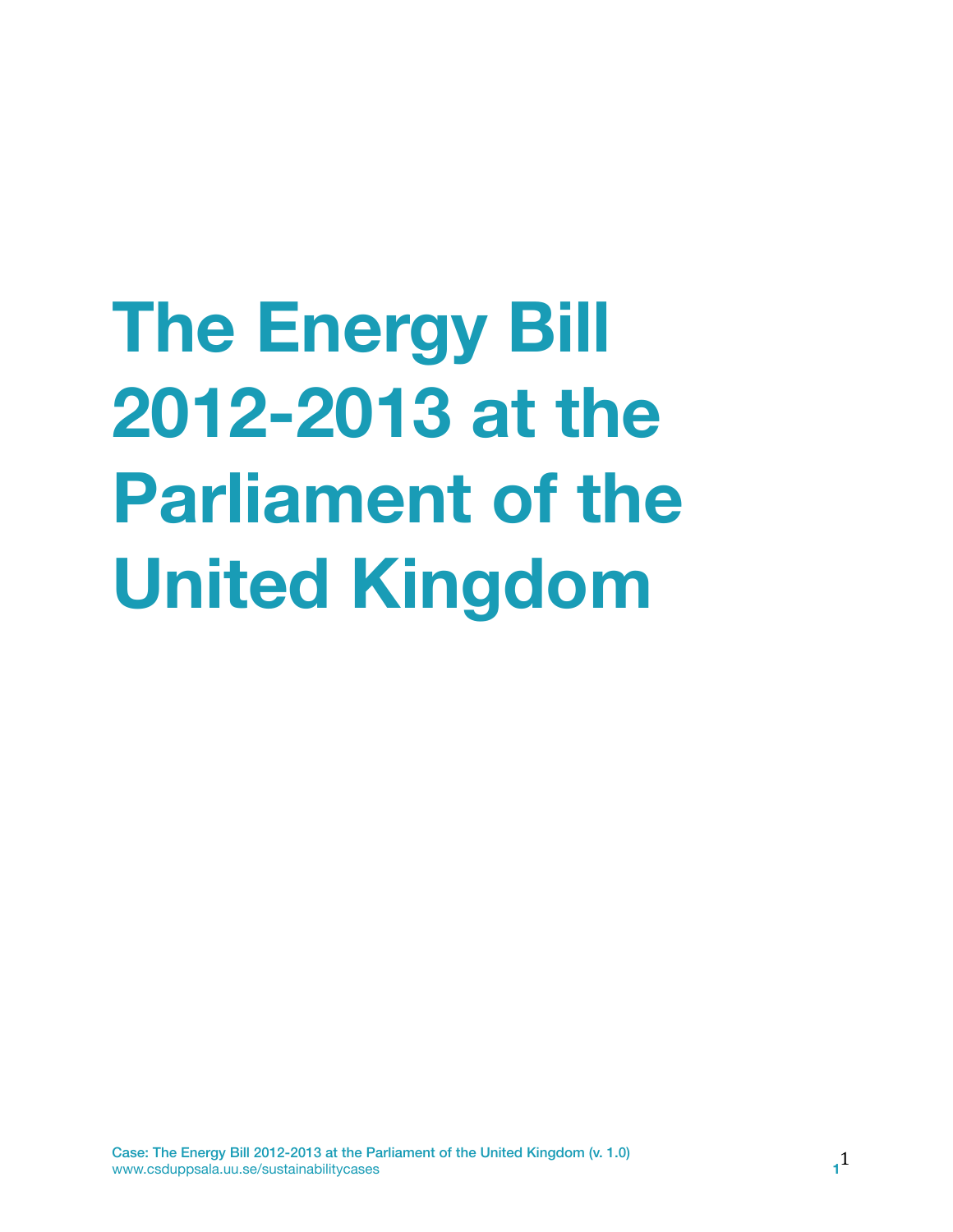# **Introduction to the Energy Bill: The Political Kerfuffle**

On November 29th 2012 an Energy Bill is introduced to the House of Commons in the Parliament of the United Kingdom, which will provide the framework for 'delivering secure, affordable and low carbon energy'.**[1](#page-8-0)** After nearly three years in the making, the energy bill "will determine the shape of Britain's energy policy for decades to come because it will influence investment decisions over the next five years on infrastructure that will still be operating in 30 years time".**[2](#page-8-1)** Among many different elements such as electricity reforms, consumer protection, and nuclear regulations, the government had also promised a decarbonisation target in the bill. As one of the most high-profile issues in the bill, everything in the bill was committed to this overarching goal by 2030.

However, the government rolled back on this promise a couple months before putting the bill to parliament. While the bill still represents an opportunity for the government to cut back reliance on fossil fuels and invest in renewables, certain key elements are up for debate, namely a binding 2030 clean energy target and a delay in decarbonisation until 2016 at the earliest (as opposed to 2014). Aside from contention about carbon targets, the issue of energy costs and how to tackle fuel poverty dominate discussions. Two potential pathways are up for debate in this legislation: an increase in gas capacity or investing in renewables.**[3](#page-8-2)** The bill has now been in committee for the past several weeks, taking

**About the sustainability case library:** The Sustainability Case Library is a growing collection of cases that can be used and adapted for teaching and learning at different departments, and also includes a teacher's guide that briefly introduces the case methodology. A case is a real or constructed scenario that involves issues and conflicts that need to be resolved, though they usually do not have one clear or obvious solution. They may contain a description of the scenario as well as relevant background information such as graphs, stories or historical documents. Cases explore a problem from the point of view of a specific actor and can be used to bridge theory and practice, develop critical thinking, illuminate conflicts of interest and improve problem solving and communication skills. Cases can be used to shift focus from sustainability problems to solutions and strategies for a sustainable development. There are both Swedish and English language cases available and the aim is that the cases can be used without prior experience in the case methodology or in teaching sustainable development. The Sustainability Case Library is funded by a grant from the Division for Development of Teaching and Learning at Uppsala University and is coordinated by CEMUS/CSD Uppsala. More information and resources can be found at:

#### **www.csduppsala.uu.se/sustainabilitycases**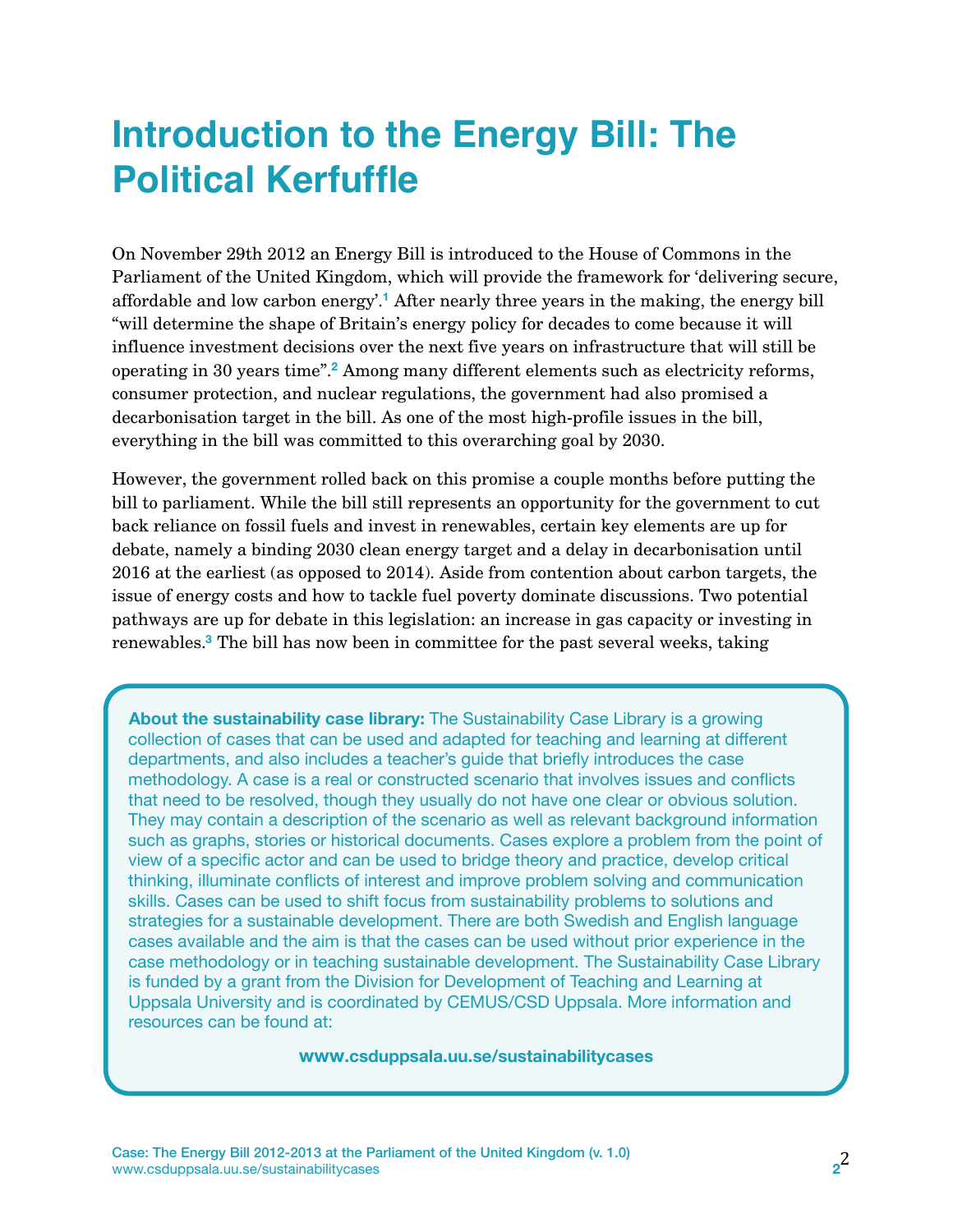evidence from experts and interested parties from both ruling and opposition sides on the contents of the bill, whereafter committee members respond to evidence with amendments. At the report stage any MP can propose an amendment to the bill. What really happens is the set of interested MPs put forward amendments that represent their interests, yet may bear no relation to the evidence.

In reaction to this weaker bill, Tory MP Tim Yeo, chair of the Energy and Climate Change Select Committee, along with Labour MP Barry Gardiner propose an amendment that would lead to decarbonisation measures starting in 2014, the chief purpose being to replace aging coal and nuclear power plants with renewable energy infrastructure. This amendment "calls on the government to set an ambitious clean energy target for the power sector by 2030 to secure new low carbon energy"**[4](#page-8-3)** and facilitates the removal of gas and coal fired power stations from electricity generators' networks by 2030 unless the plants have carbon capture mechanisms. In a nutshell, it requires more immediate steps to curb pollution. In the words of Yeo:

The inclusion of a carbon intensity target was a unanimous recommendation of the cross-party energy select committee following our scrutiny of the draft bill. As the energy bill currently stands though, the energy secretary may set one but not before 2016 at the earliest giving very little confidence to the sector. I have tabled an amendment with cross-party support to bring the date of this decision forward to 1 April 2014 and ensure it is set in line with the advice of the Committee on Climate Change, the government's statutory independent adviser tasked with monitoring the latest climate science and ensuring the UK meets its legally binding carbon reduction targets in the most cost effective manner**[.5](#page-8-4)**

While the Committee on Climate Change, serving as advisor to the government, recommends action in line with the amendment, the government seems unwilling to heed the advice. Tory backbenchers claim that investing in renewable power will send the cost of energy bills soaring while conservative parliamentarians advance a "dash for gas" agenda, "which defies most expert opinion with its punt that the UK can repeat the US's experience and exploit shale gas reserves to secure lower energy prices".**[6](#page-8-5)** Conservative MPs further point out that there is a decarbonisation target already in the Climate Change Act.**[7](#page-8-6)** As such, this amendment may add unwanted complexity to the market, which has, in the eyes of consumers, acted to their disadvantage in the form of high energy bills. Lib Dem MPs, traditionally seen as allies of 'green' causes in their support of hefty carbon reductions, are not putting forward any strong commitments to decarbonise since "the coalition's policy on energy resists the decarbonisation of the industry".**[8](#page-8-7)** Ed Davey, the Energy and Climate Change Secretary has merely recognised that many businesses have support for the amendment, while having taken no firm stance himself. Supposedly labour MPs will back the amendment after Ed Miliband gives his backing.**[9](#page-8-8)** The Energy Bill has proved politically sensitive.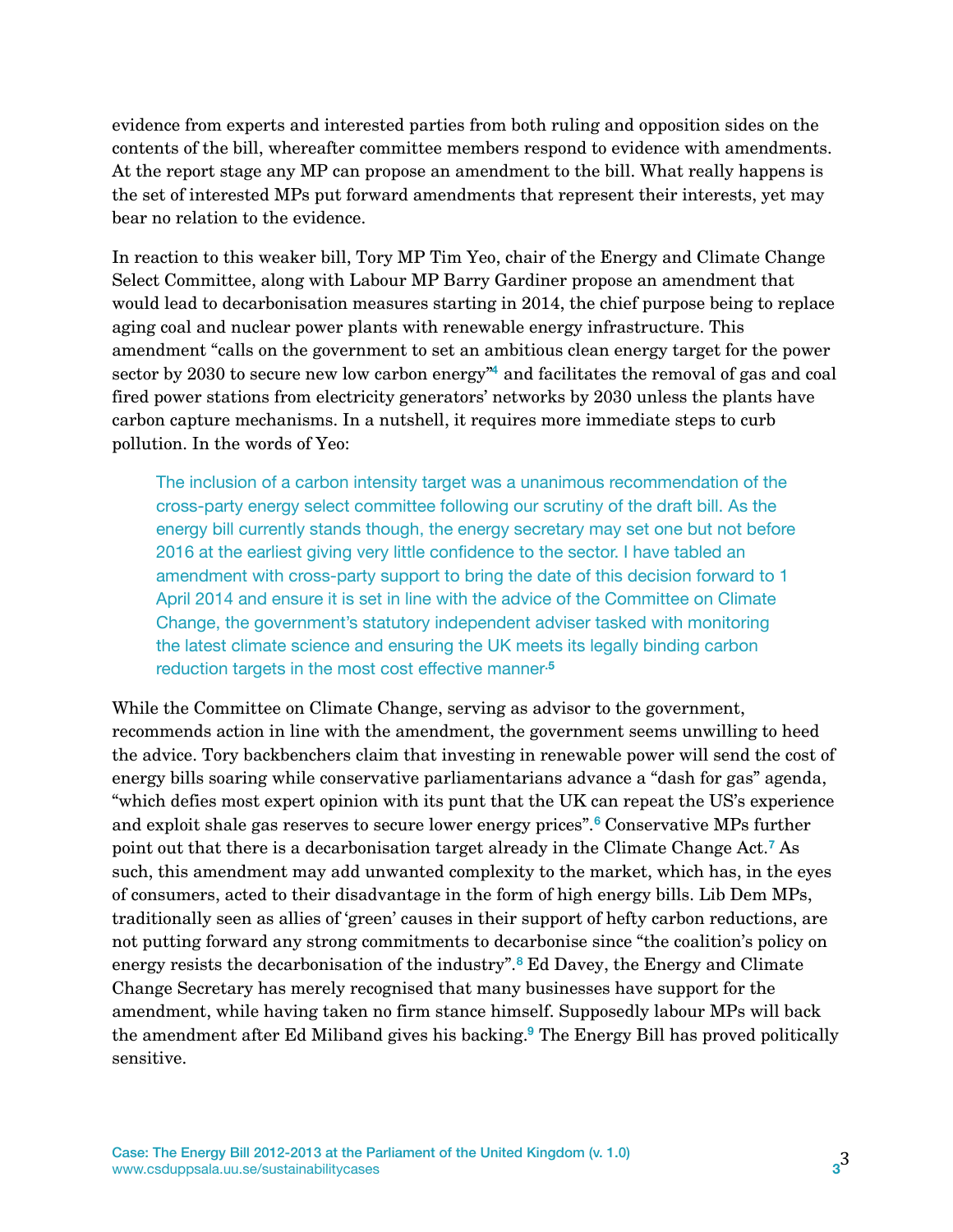#### What's at stake?: The Rhubarb

A central issue in the discussions over the Energy Bill, and also in the media, is the high price of energy and its effect on living standards. According to the Citizen's Advice Bureau, the latest official fuel poverty statistics revealed that 4.75 million households in the UK (around 19%) were in fuel poverty in 2010. What's more is that price rises and shrinking household income values under inflation in the intervening period are not taken into account in these. Unless the government increases spending on energy efficiency, they predict an increase in fuel poverty.**[10](#page-8-9)** Most of the rise in energy bills over the last couple of decades is due to the international price of gas and upgrading electricity infrastructure.**[11](#page-8-10)** While conservatives have voiced their opinions that investing in renewable energy sources to supplement existing infrastructure would raise the cost of energy bills, their evidence is countered by arguments that the Energy Bill should not only be about costs, but also take up issues like energy efficiency and community-owned renewables.

The independent Committee on Climate Change (CCC) has supplied several recommendations. In a letter to Ed Davey, Lord Deben, chair of the CCC, writes:

The long-term contracts for low-carbon power generation introduced under the Bill are an important step that will help to bring forward required investments at least cost to consumers…We note that the Government has acknowledged the benefit of a 2030 carbon-intensity target in your recent proposed amendment to the Energy Bill. However, the delay in setting this until 2016 at the earliest means that a high degree of uncertainty about sector development beyond 2020 remains. This will adversely impact on supply chain investment decisions and project development, therefore undermining implementation of the Bill and raising costs for consumers.**[12](#page-8-11)** [see the letter for full details and evidence]

In the context of the Energy Bill and the introduction of measures which would support investment in low-carbon technologies by the Government,

the Committee has considered how best these policies might be advanced particularly in the light of the opportunities presented by the exploitation of shale gas…We think that the best way to do this is to set in legislation this Parliament a target to reduce 2030 carbon intensity to 50 gCO2/kWh [from the present 500gCO2/kWh]. Industry has been clear that this would provide them with the confidence that they need to invest large amounts of money in project development and the supply chain'.**[13](#page-8-12)** [See EMR Report for full details and evidence]

Indeed, Ernst & Young warns that the delay in setting a decarbonisation target casts doubts over the UK's commitment to cut carbon emissions 50% by 2027 and leaves investors with a sense of uncertainty.**[14](#page-9-0)** Furthermore, a nonbinding decarbonisation target jeopardizes millions of pounds worth of potential wind turbine factories and green jobs in the UK. Big wind energy company Siemens writes, "A binding 2030 target for power sector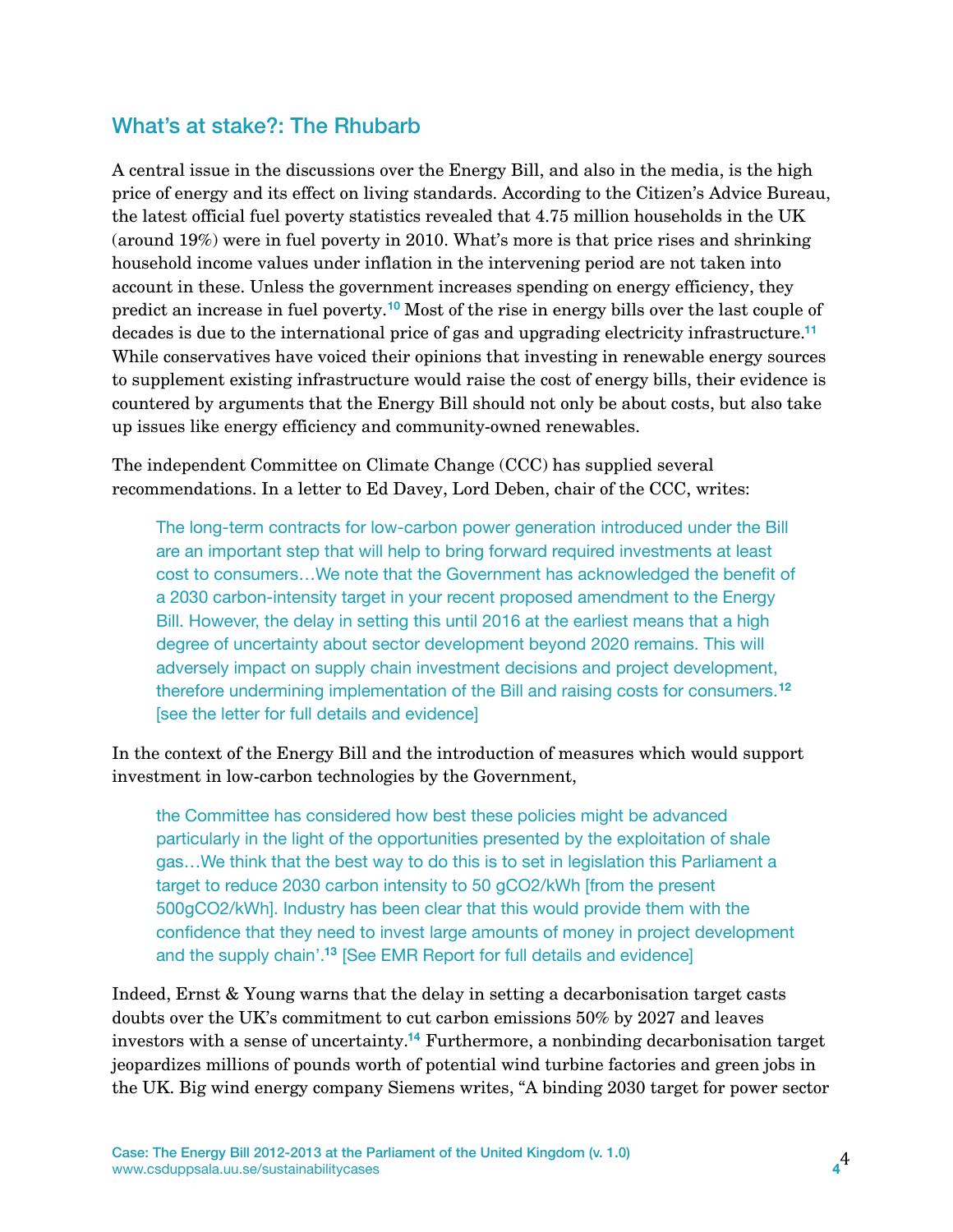decarbonisation would help to reduce the political risk currently associated with long-term UK industrial investment".**[15](#page-9-1)** 55 organizations and companies, including SSE Plc, one of the nation's top six energy generators, urge lawmakers to support the proposal.**[16](#page-9-2)**

Research on gas and offshore wind power show the numerous benefits of starting the decarbonisation process now. Climate change debates aside, choosing offshore wind promises 100,000 new jobs by 2025.**[17](#page-9-3)** An increase in GDP by 0.8% by 2030 is predicted as well as an expansion of construction and manufacturing demand over the period to 2030. This type of investment would also free the UK from natural gas usage and imports.**[18](#page-9-4)** Apart from job creation, the Institute for Public Policy Research further supplements that, "If the UK pushed ahead with strong policies to limit carbon emissions and invest in lowcarbon energy, they would…experience the social and economic benefits that go with it".**[19](#page-9-5)**

What could these mean for consumer energy bills? The CCC's analysis shows that wholesale gas and carbon prices for unabated gas to 2050 are expected to rise significantly over the next 35 years. Consequently, gas becomes more expensive than offshore wind power as well as some carbon capture and storage by 2030. Under these assumptions about gas and carbon prices,**[20](#page-9-6)** the CCC's "report indicates that a strategy focused on the deployment of low-carbon power throughout the 2020s would result in cost-savings of £25-45 billion compared to a strategy of investment in gas-fired generation".**[21](#page-9-7)** Not only does this strategy avoid the costs of hasty decarbonisation, costs savings also come from not relying on gas.**[22](#page-9-8)** The analysis further suggests that "£100 will be added to the typical household bill by 2020 due to low-carbon policies" however, "there are opportunities to more than offset the £100 impact through energy efficiency improvements".**[23](#page-9-9)** The CCC also believes that these policies will prevent further increasing energy bills as well as help mitigate dangerous climate change. Over the long run, the analysis "shows that every family in Britain could save at least £1,131 and as much as £4,525 if the government adopted a target to decarbonise the power sector by 2030".**[24](#page-9-10)** Using the predicted costs of gas reliance through 2030 reveal an increase costs by £312m, which amounts to between £10-15 per household**[25](#page-9-11)**.

While recent polling suggests that showing stronger commitment to a green economy would be popular with the majority of voters, including all-important swing voters,**[26](#page-9-12)** uncertainty surrounding the elements of the bill poses a problem for MPs who want to make the best decision for their constituents. One conservative MP stated: "…we would be requiring it [the target] to be set without knowing that it can be met, and that cannot be a responsible decision for government to make, when the costs of getting it wrong would have to be picked up by consumers for decades to come."**[27](#page-9-13)** Another MP who spoke against the proposed amendment posited: "By encouraging this amendment we'd make sure the U.K. got even further out on a limb…The American economy is now getting itself back into order. They are doing things to have competitive energy that we are clearly not prepared to do."**[28](#page-9-14)** It could be cheaper still to abandon the targets of the Climate Change Act, but relying on the prices fossil fuels like coal and gas to stay low is not always a safe bet. Energy Secretary Ed Davey made a statement that while he understood the argument for an early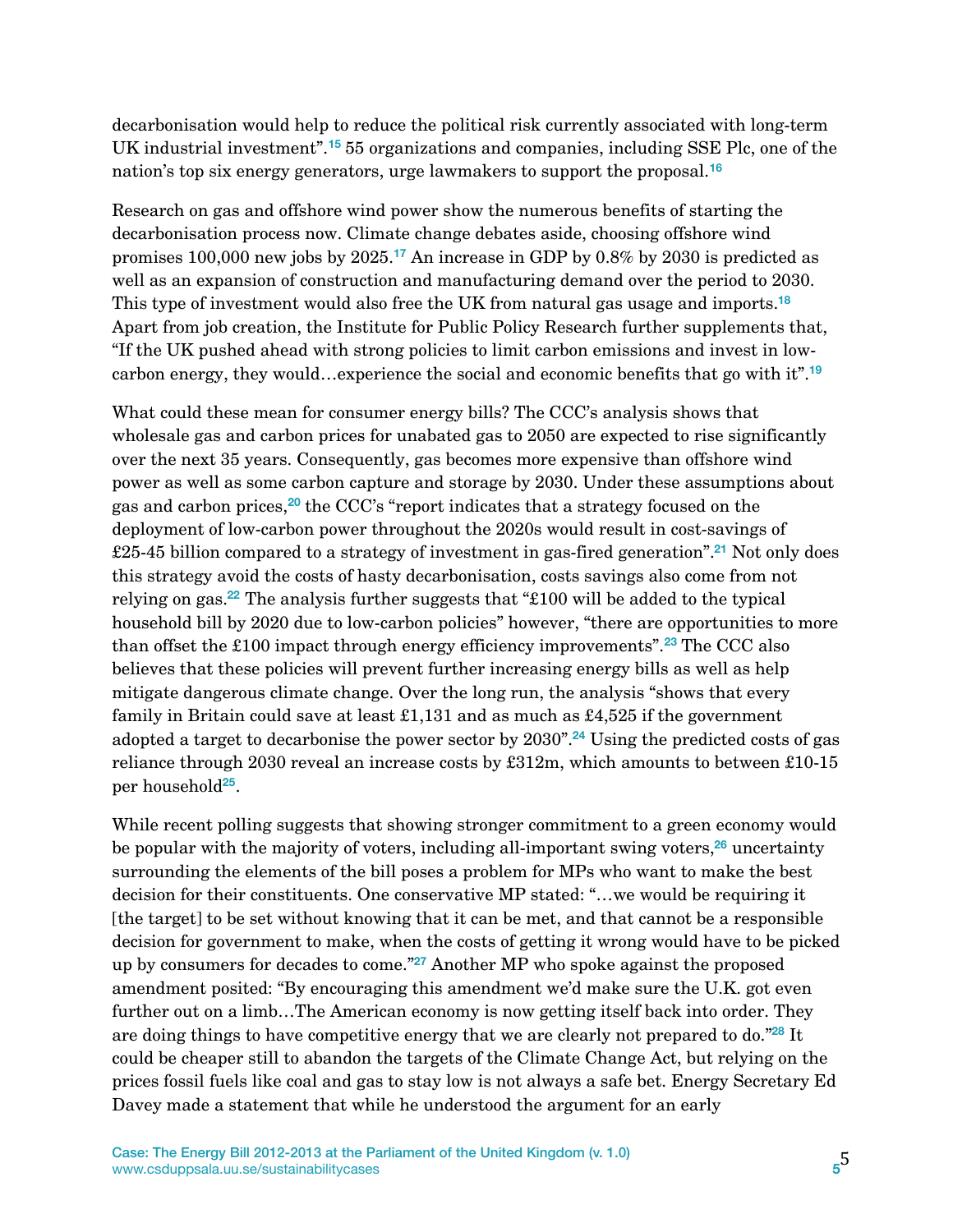decarbonisation target, there was 'logic' in waiting until 2016, the year when government decides its fifth carbon budget.**[29](#page-9-15)**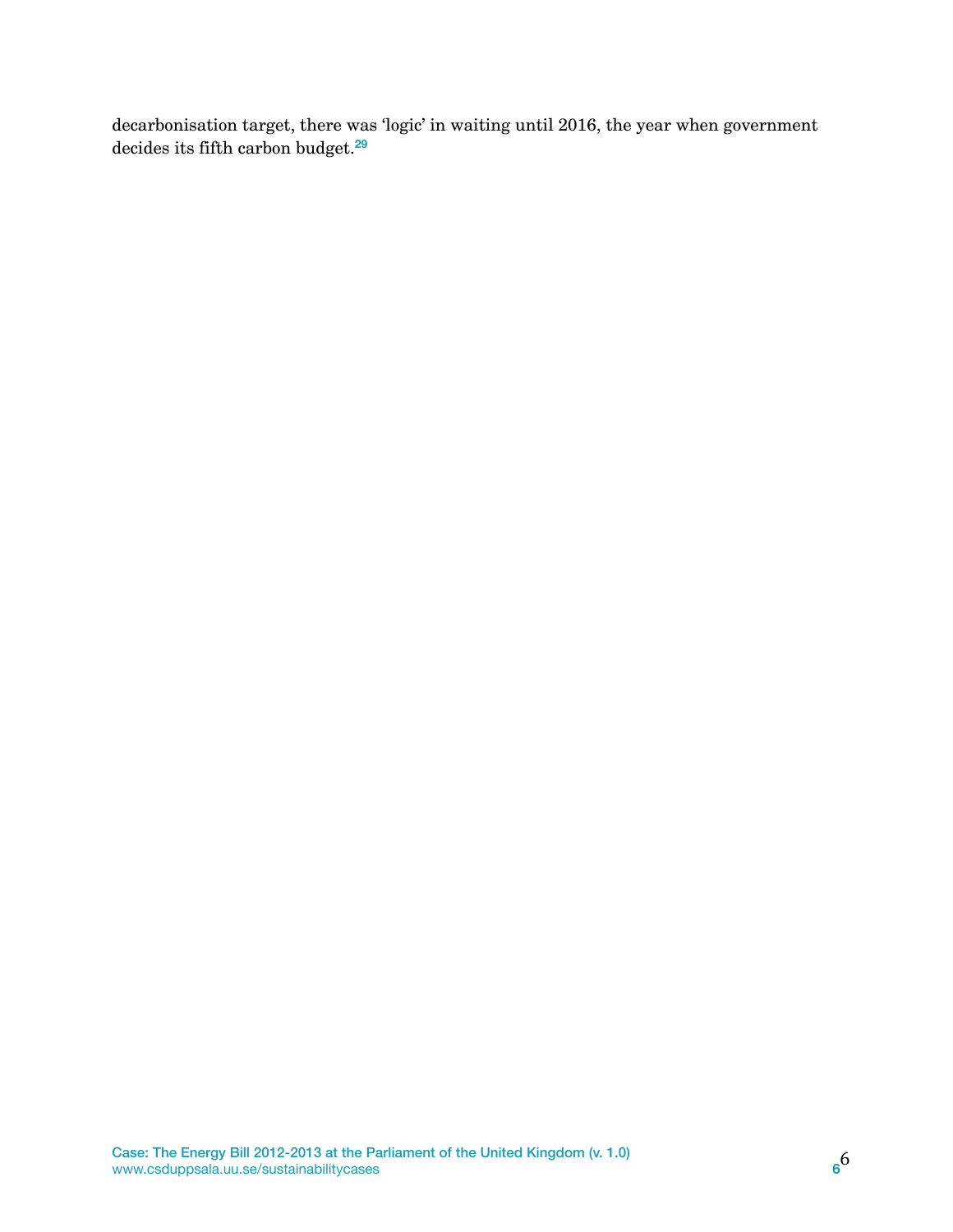# **Task**

I. Consider the policy process from both the social and economic perspective. Make an executive summary of the given situation: what are the key issues? What potential solutions do you see?

II. Outline the benefits of including a robust decarbonisation target in the Energy Bill. Present it in a way that would keep in mind aspects of fairness and equality, while also convincing parliament to pass it. Speculate as to why or why not is this an effective policy to tackle the current fuel poverty issues facing the country?

Aim: To illustrate the actual considerations of social fairness and wellbeing versus economic incentives in adopting a new energy policy and to consider the role and influence of expert committees within a particular political climate. Illuminate the complexity of finding fair solutions to critical social and economic problems.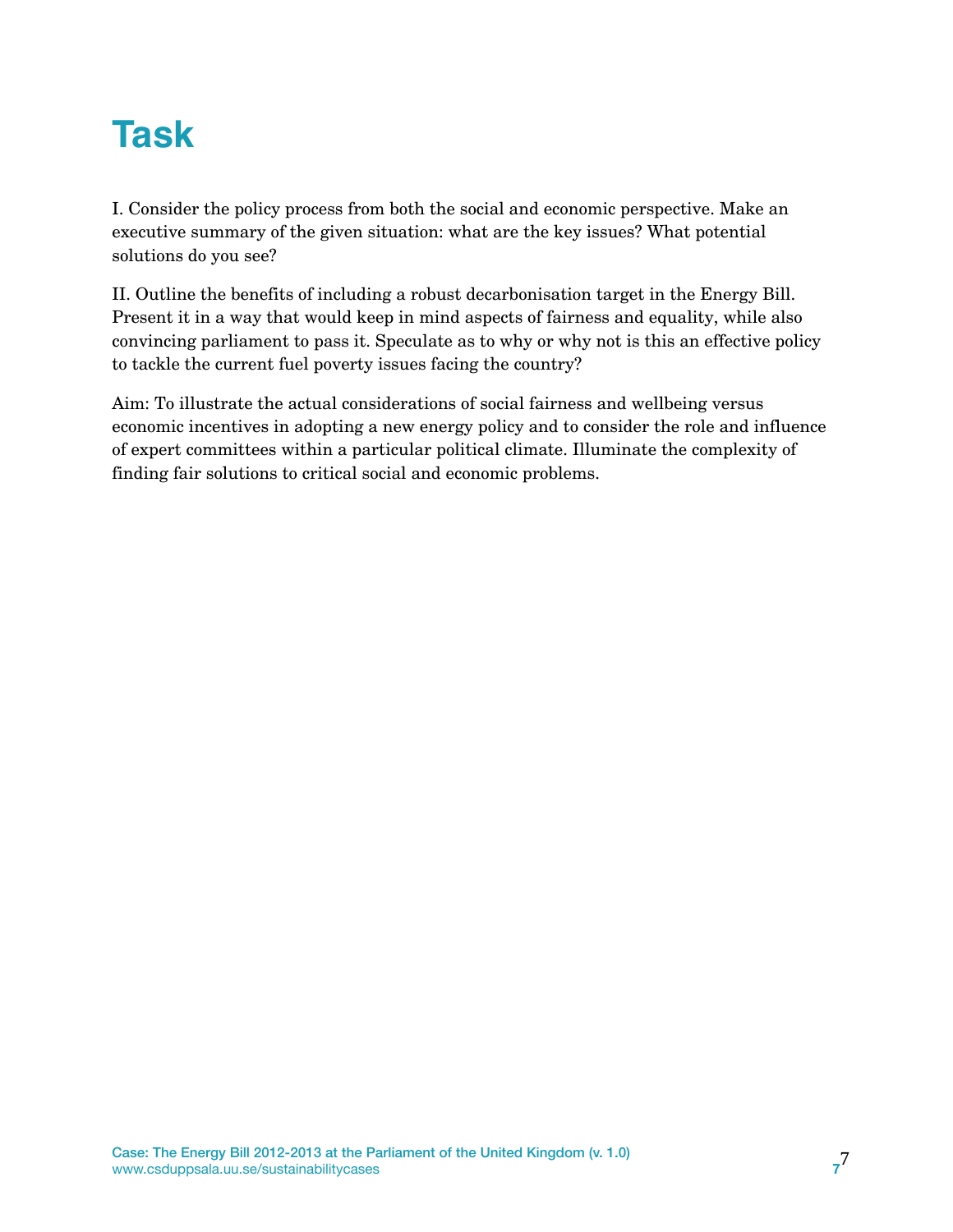# **Outcome**

The Energy Bill has now moved on to the next stage of Parliament, however, the amendment was defeated by 23 votes (267-290). While now there are no legally binding emissions targets, there is still the possibility of the government introducing decarbonisation targets in 2016. Investments in renewables are also expected due to a series of carbon budgets in addition to European Union renewables goals, which mandate a reduction of greenhouse gas emissions by 80 percent by 2050. However,"The Commons has missed an opportunity today to provide more clarity for investors on the future direction of energy policy," said Tim Yeo, "This could mean that urgently needed investment in our energy infrastructure will be slower and the risk of a capacity crisis greater."**[30](#page-9-16)**

According to the majority vote, it does not make sense to set a decarbonisation target before setting the fifth carbon budget, which covers 2028-2032. Once this is set in 2016, a reasonable target can be set to guide the UK to its 2050 targets at the lowest cost.**[31](#page-9-17)**

This case is written by Susanna Barrineau as part of the CEMUS Sustainability Case Library, funded by the Division for the Development of Teaching and Learning at Uppsala University. Please check the project website www.csduppsala.uu.se/sustainabilitycases for the most updated version of this case, as well as other cases.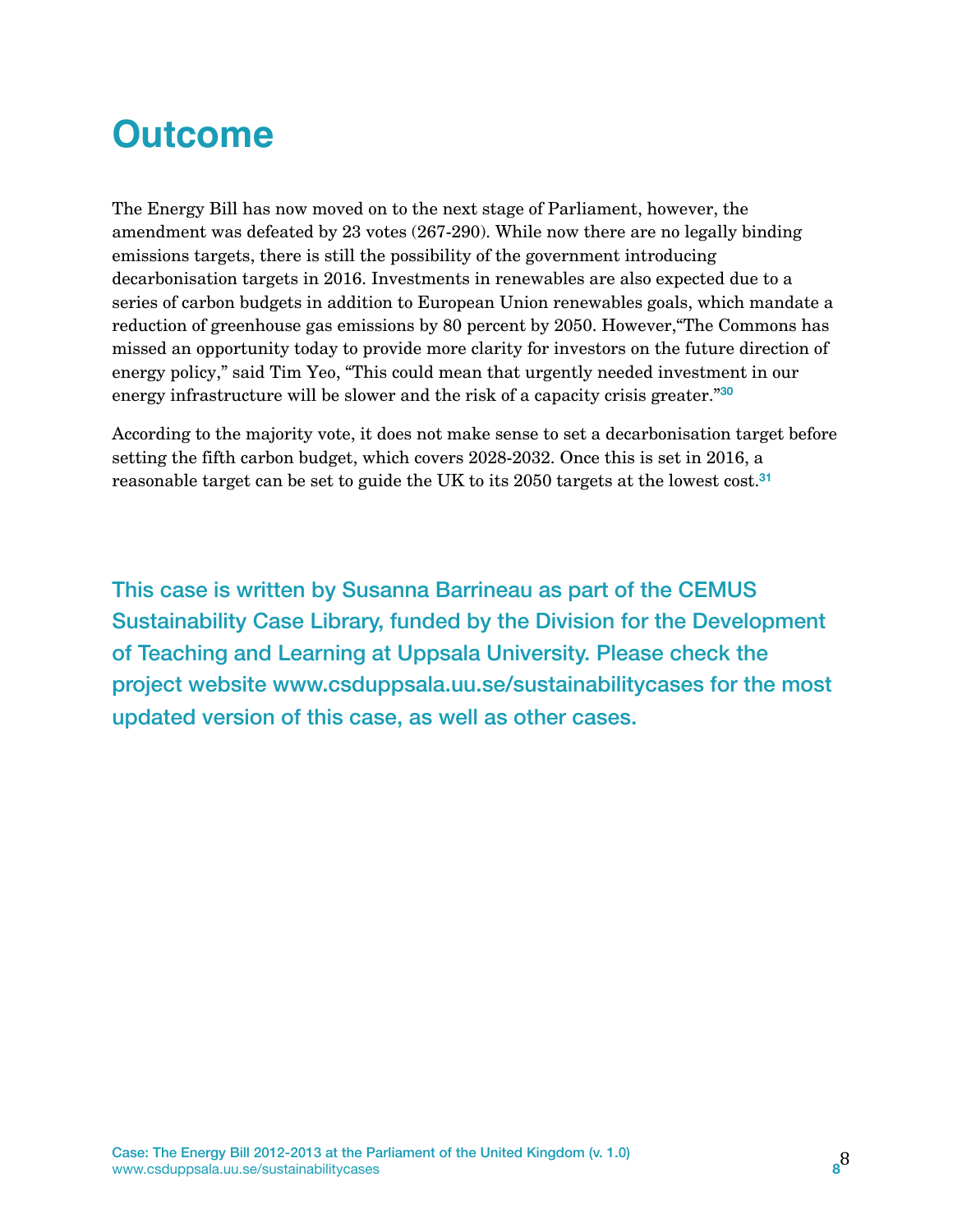### **Endnotes**

<span id="page-8-0"></span>1 Upson, Liam. (2013) Let's fit the final piece of the Energy Bill Jigsaw. UK Youth Climate Coalition [Online] Available from: http://ukycc.org/2013/05/01/lets-fit-the-final-piece-to-theenergy-bill-jigsaw/ [Accessed May 26, 2013].

<span id="page-8-1"></span>2 Harvey, Fiona. (2013) Coalition energy policy 'threatens to destroy environmental case for HS2'. The Guardian [Online] Available from: http://www.guardian.co.uk/environment/2013/jun/ 02/coalition-energy-policy-threat-hs2?INTCMP=SRCH [Accessed June 2, 2013].

<span id="page-8-2"></span>3 While gas plants are cheap to build, uncertainty about future gas prices leaves the economy vulnerable to volatile international gas prices and are too carbon intensive to meet future decarbonisation targets. On the other hand, renewables, particularly wind energy, have high up-front costs which will be visible in consumer gas bills yet will help the UK meet its future emissions targets. The costs of wind energy production are also likely to decrease with time. (Cambridge Econometrics (2012) A Study into the Economics of Gas and Offshore Wind: A Report for Greenpeace and WWF-UK [Online] Available from: www.camecon.com [Accessed May 26, 2013].)

<span id="page-8-3"></span>4 McNeil, Clare (2013) Energy Bill: Will the coalition split like an atom? The Institute for Public Policy Research [Online] Available from: http://www.ippr.org/articles/56/10427/energy-bill-willthe-coalition-split-like-an-atom [Accessed May 26, 2013].

<span id="page-8-4"></span>5 Hickman, Leo. (2013) Can the UK meet its climate goals without the energy bill amendment? The Guardian [Online] Available from: http://www.guardian.co.uk/environment/blog/2013/jun/ 04/

energy-bill-amendment-climate-goals [Accessed June 17, 2013].

<span id="page-8-5"></span>6 McNeil, Clare. (2013) Ibid.

<span id="page-8-6"></span>7 A decarbonisation target in the Energy Bill would, however, be specific to the electricity producing sector, and therefore more relevant when taking into consideration that this sector produces a quarter of the UK's annual greenhouse gas emissions.

<span id="page-8-7"></span>8 Upson, Liam. (2013) Ibid.

<span id="page-8-8"></span>9 Upson, Liam. (2013) Ibid.

<span id="page-8-9"></span>10 Citizen's Advice Bureau. (2013) Evidence: Energy Prices, Profits and Poverty Inquiry. Submission form Citizen's Advice to the Energy and Climate Change Committee [Online] Available from: www.citizensadvice.org.uk [Accessed May 26, 2013].

<span id="page-8-10"></span>11 Pinder, Clare (2013) DECC and CCC energy bills analysis – do they agree? Committee on Climate Change [Online] Available from: http://www.theccc.org.uk/blog/decc-and-ccc-energybills-analysis-do-they-agree/ [Accessed June 3, 2013].

<span id="page-8-11"></span>12 From: Lord Deben To: Rt Hon Edward Davey MP (2013) Letter: CCC urges government to consider date for carbon intensity target. Committee on Climate Change [Online] Available from: http://www.theccc.org.uk/publication/2519/ [Accessed May 26, 2013]

<span id="page-8-12"></span>13 Committee on Climate Change. (2013) Next Steps on Electricity Market Reform. Committee on Climate Change [Online] Available from: http://www.theccc.org.uk/publication/next-stepson-electricity-market-reform-23-may-2013/ [Accessed June 4, 2013]